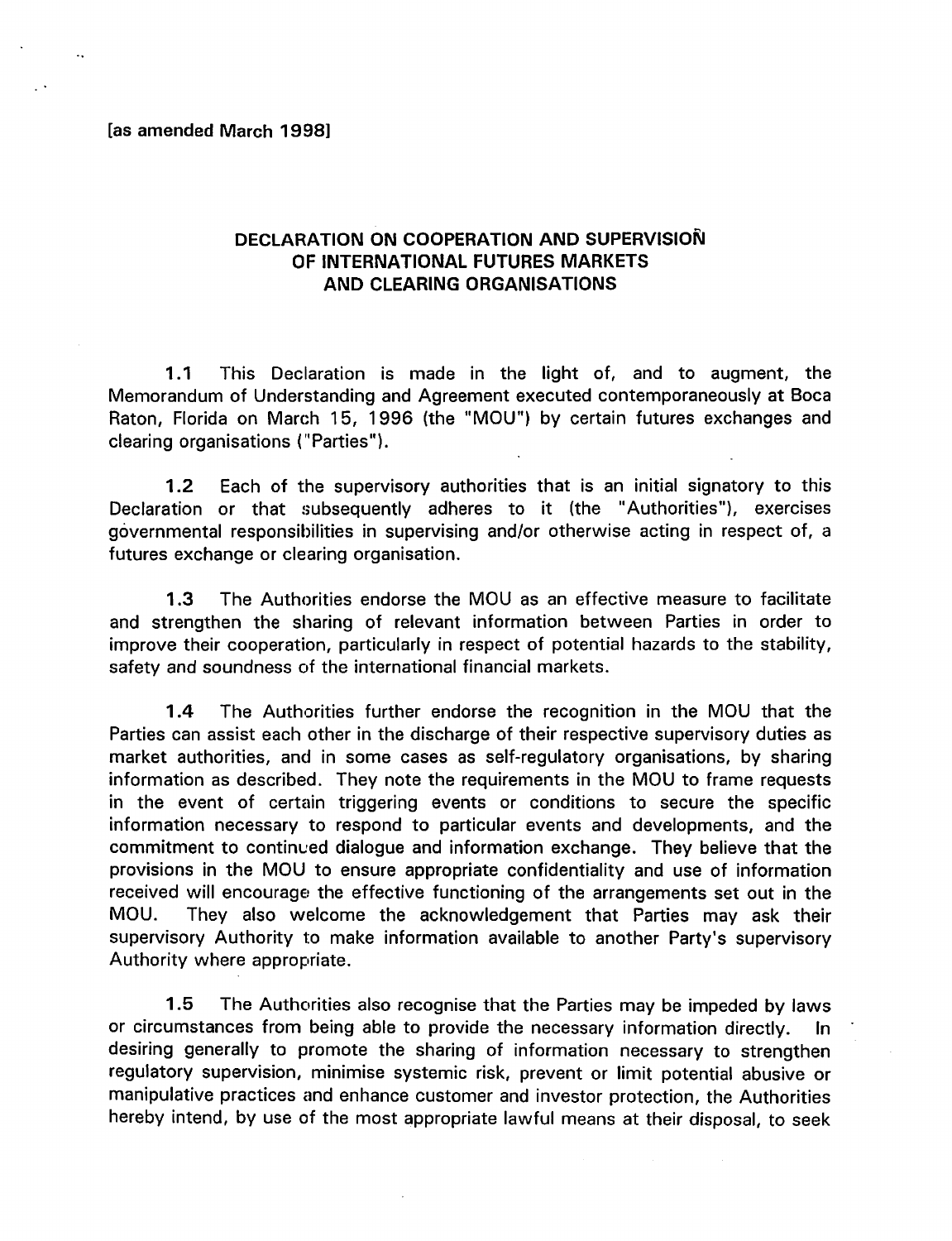to assist Parties by communicating directly with an appropriate counterparty wherever possible and appropriate in their efforts to provide the information required.

1.6 The Authorities accordingly establish the following machinery to carry these purposes into effect.

# 2. Events Permitting a Request for Information

2.1 Without wishing to restrict the scope of cooperation, the Authorities recognise the desirability of facilitating the exchange of information should a Member experience any of the events listed below. In view of the differences in the markets and members of such markets, the interpretation of "large," "unusual," and "unusually large" is left to the discretion of the Requesting Authority.

2.2 An Authority may make a Request if, within the ordinary course of its existing supervisory responsibilities, it becomes aware that any of the following events has occurred with respect to a Member of a Party:

- (A) A large decrease in Owner's Equity in any six month period.
- (B) A Member's cumulative net Variation Payments over ten consecutive business days for proprietary and non-customer positions which are unusually large in relation to the Member's Owner's Equity.
- (C) A Member's cumulative net Variation Payments over six consecutive months for proprietary and non-customer positions are unusually large in relation to the Member's Owner's Equity.
- (D) A Member's net Variation Payments for customer positions for one business day which are of unusually large size in relation to the Member's Owner's Equity.
- (E) Total positions in a contract registered in a Member's name which represent at least 50% of the total long or short positions in that contract, the Open Interest of which is greater than 25,000 but less than 100,000.
- (F) Total positions in a contract registered in a Member's name which represent at least 25% of the total long or short positions in that contract, the Open Interest of which exceeds 100,000.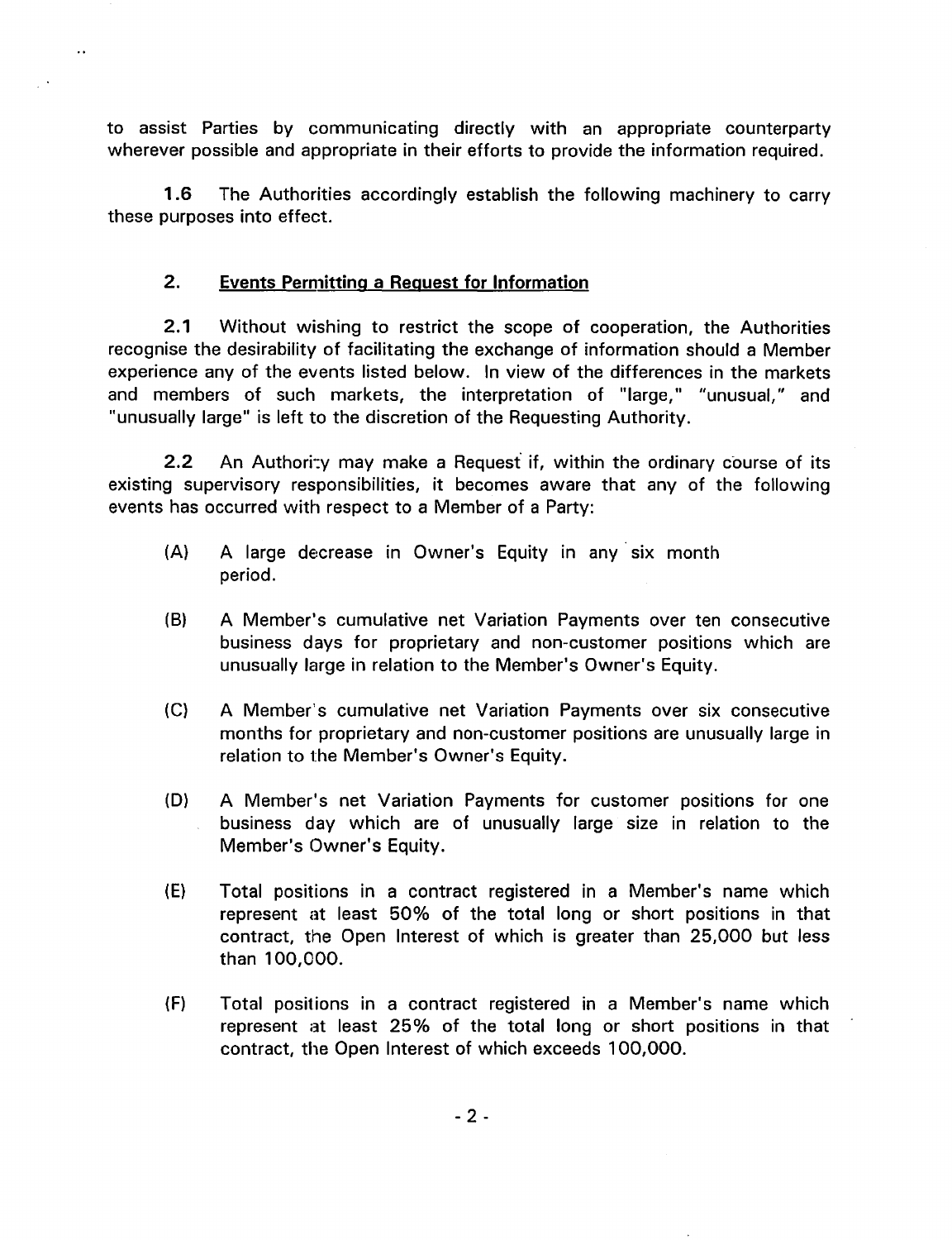(G) A Member, Affiliate or a firm or other person with a substantial commercial relationship to the Member experiences an event that is not listed but in the opinion of an Authority is of a similar magnitude, and the Authority determines that it has reasonable grounds to seek information in accordance with Article 3 of this Declaration.

2.3 In addition, an Authority may make a Request if: (A) there are unusually large price movements in a market under its jurisdiction and/or unusual price relationships in related markets, or (B) it has a reasonable basis to believe that a Member, also subject to the jurisdiction of another Authority, or such Member's customer or counterparty, may be attempting to accumulate an unusually large position which may have a substantial impact on the price of a contract or may be engaging in abusive activity.

### 3. Sharing Information

3.1 In accordance with Article 2, an Authority may, on its own initiative or in response to a Party, send a Request to any other Authority that regulates a Party to which:

- (A) the affected Member;
- (B) an Affiliate of the Member; or
- (C) a firm or other person with a substantial commercial relationship with the Member;

#### belongs.

3.2 The Request may only be for information, including information on related markets, that is relevant to the event that actually gave rise to the Request, and may relate only to such information which the Requested Authority either maintains or has access to under relevant Laws, Rules and Regulations. Unless good cause is shown, the Request will be limited to information in respect of the Member, its Affiliates or firms or other persons with a substantial commercial relationship with the Member.

3.3 Nothing in this Declaration will preclude the sharing of information between the Authorities on other matters of mutual regulatory interest.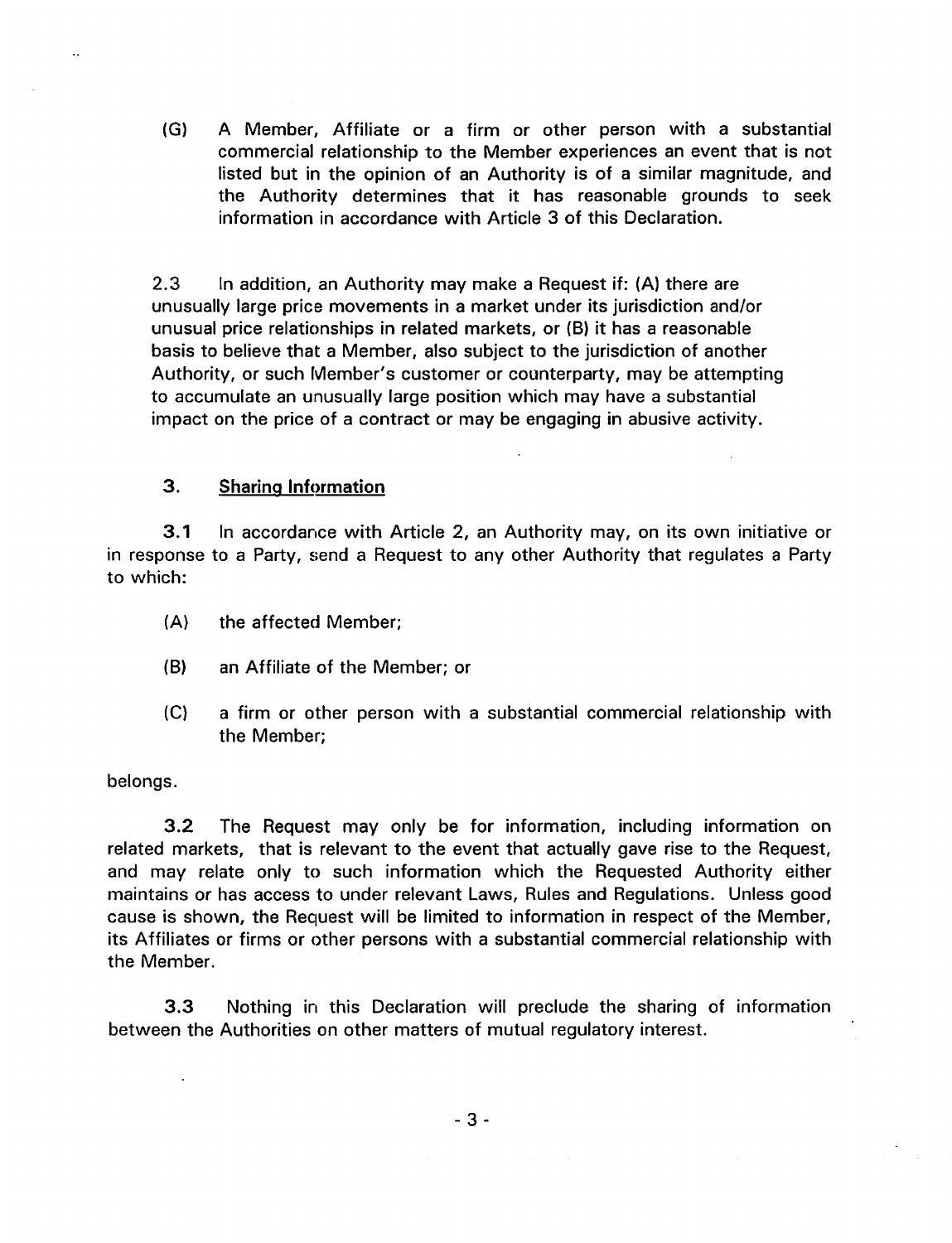### 4. Form of Request for Information

 $\ddot{\phantom{0}}$ 

A Request may be initiated orally, but will be confirmed in writing to the appropriate contact officer at the address indicated in Appendix B. The written confirmation of a Request will specify the following:

- (A) the identity of the Member, Affiliate or firm or other person with a substantial commercial relationship with the Member, if relevant;
- (8) the event that caused the Request;
- (C) the specific information sought;
- (D) the purpose for which the information is sought; and
- $(E)$  the time by which a reply is sought, and if the time frame is less than two weeks, the reason for the urgency.

## 5. Response to Request for Information

5.1 To the extent permitted by Laws, Rules or Regulations, a Requested Authority will use reasonable efforts to obtain information from:

- (A) its records;
- (8) any other Authority in the jurisdiction of the Requested Authority which has access to relevant records; or
- (C) any other source in the jurisdiction of the Requested Authority from which such information might appropriately be sought.

5.2 A Requested Authority will endeavor to provide such information in a timely fashion. Where time is of the essence, the information may be provided orally, followed by a written confirmation.

5.3 Where information cannot be obtained without substantial cost, the relevant Authorities will consult together with a view to finding an appropriate solution to the cost issues raised.

5.4 If a Requested Authority believes that a Request is not in accord with this Declaration, has in good faith a reason to refuse to provide the information, or believes that providing the information would be contrary to the public interest, the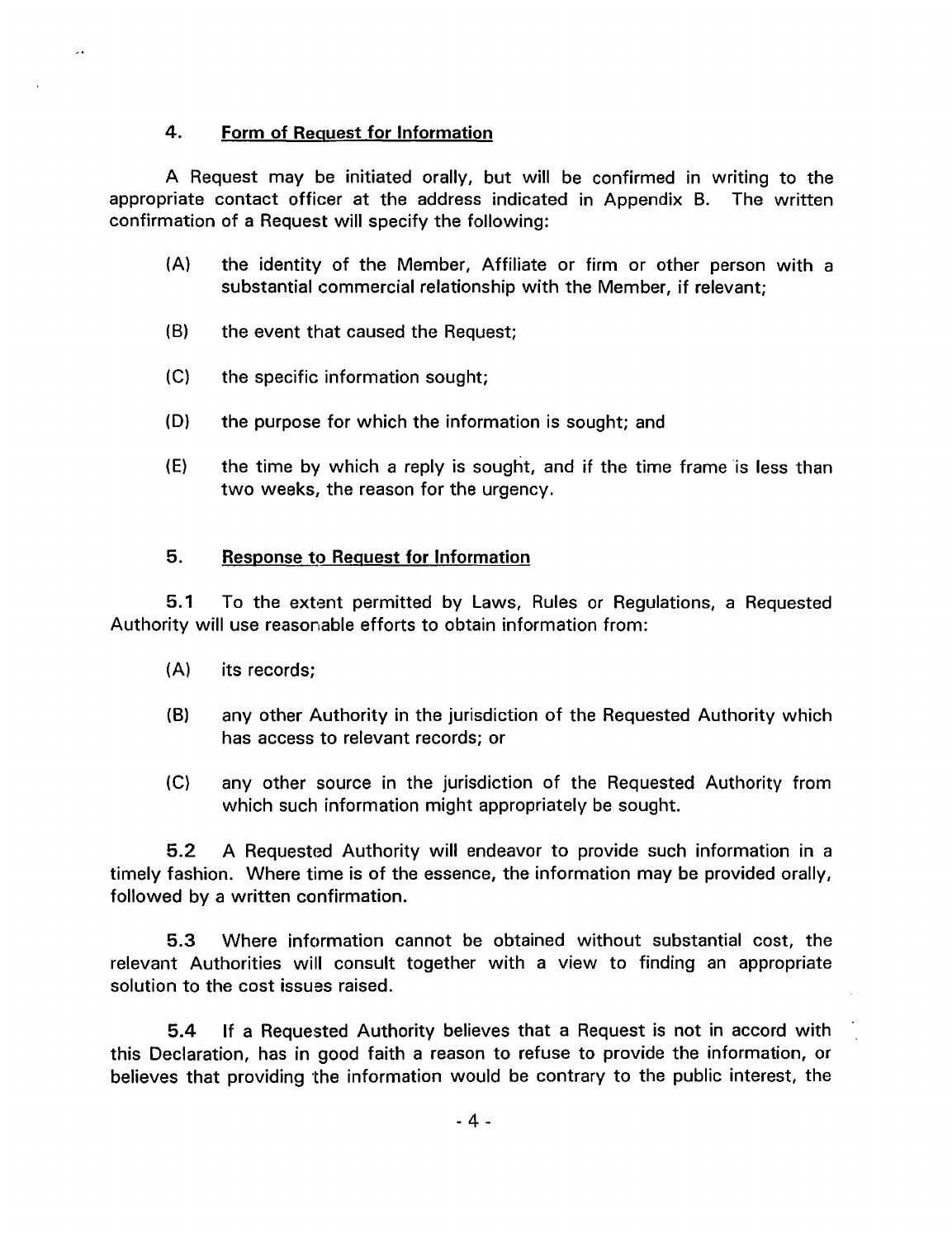Requested Authority may refuse to provide the information and it will promptly inform the Requesting Authority of the reasons for its refusal.

5.5 The Authorities will consult in good faith with the aim of seeking to resolve any dispute regarding the provision of information.

### 6. Transmission of Information at Request of Party to MOU

To the extent permitted by Laws, Rules or Regulations, where a Party is unable to respond directly to a Request under the MOU an Authority with supervisory responsibilities in respect of that Party will use its best efforts to facilitate the delivery of information to the requesting Party or to its Authority.

### 7. Use of Information

 $\ddot{\phantom{0}}$ 

7 .1 Information received in response to a Request will be used solely for carrying out the supervisory responsibilities of the Requesting Authority or of any Party. Such information will not be used contrary to conditions relating to the use of that information imposed by the Requested Authority to give effect to Laws, Rules or Regulations in force in the Requested Authority's jurisdiction.

7.2 If information is provided by a Requesting Authority to directors, officers, agents, employees or members of a Party to perform that entity's selfregulatory responsibilities, the Requesting Authority will, to the extent that it is within its power, ensure that all such persons have agreed to be bound by, and comply with, confidentiality standards at least equal to Article 9 of this Declaration, and that such information will not be used for competitive advantage.

#### 8. Continued Dialogue and Exchange of Information

If a Requested Authority provides a Requesting Authority with information in response to a Request, the Requesting Authority will use its best efforts to inform the Requested Authority as appropriate of conclusions drawn on the basis of that information. The Requesting Authority will further use its best efforts to advise the Requested Authority if, on the basis of information provided to that Authority by the Requested Authority and/or information already at the Requesting Authority's disposal:

(A) it or a Party suspends a Member,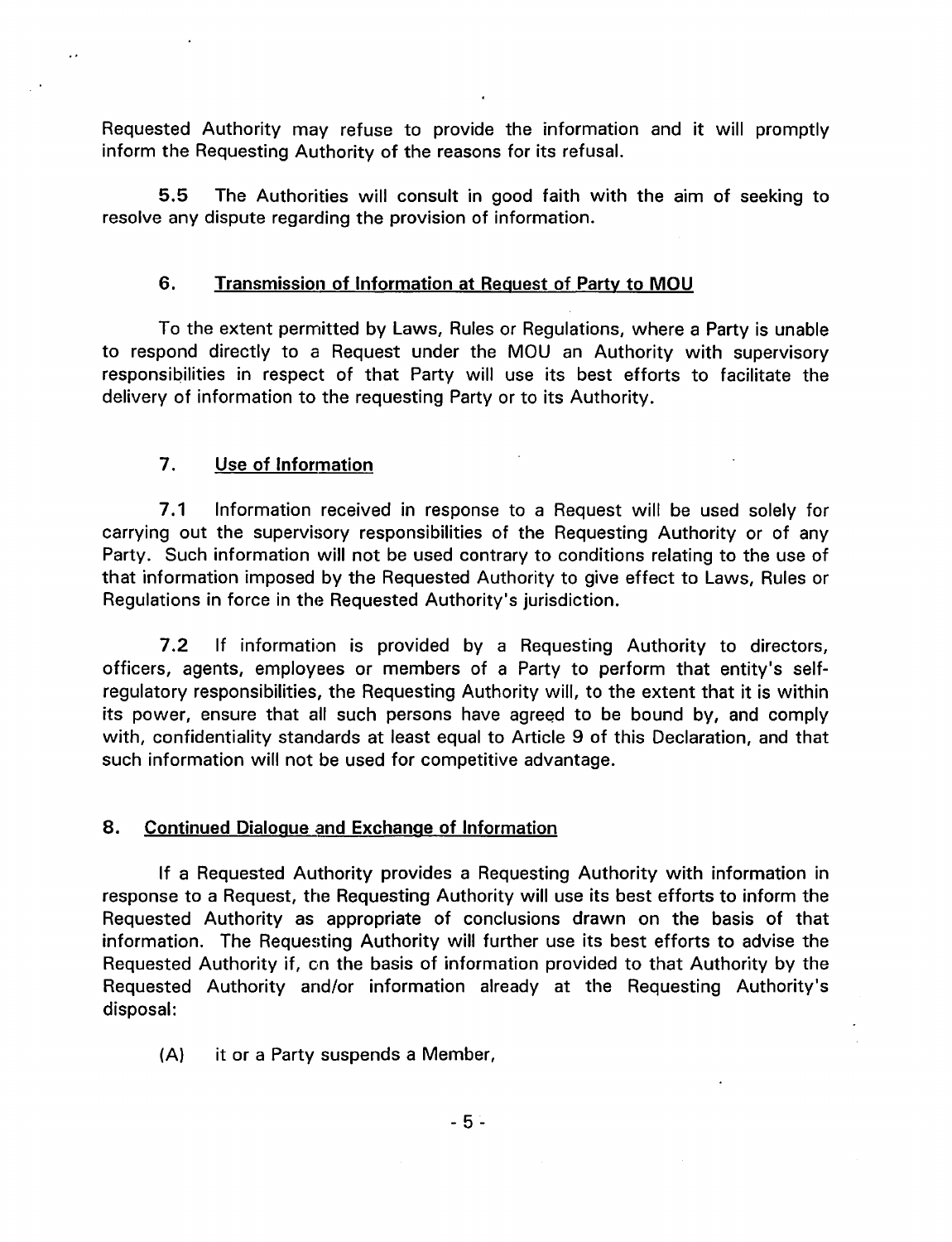- (8) it or a Party finds that a Member is in default, or
- (C) it or a Party takes any action against a Member or other person to protect such Party's integrity.

#### 9. Confidentiality of Information

 $\ddot{\phantom{0}}$ 

9.1 The Authorities will advise each other of the applicability of the Laws, Rules or Regulations which govern the provision, use and confidentiality of information which may be exchanged under this Declaration. The Authorities will advise each other of any material changes in these Laws, Rules or Regulations. In the event that a Requested Authority believes that information which it supplies would be disclosed under the Laws, Rules or Regulations of the Requesting Authority, and in a manner inconsistent with the Laws, Rules or Regulations of the Requested Authority, the Requested Authority may refuse to supply such information.

9.2 A Requested Authority, in determining whether it may pass information to a Requesting Authority, will assess whether the Requested Authority's Laws, Rules or Regulations permit the sharing of information with such Requesting Authority without further implementing measures. Such determination is committed solely to the discretion of the Requested Authority.

9.3 The Authorities will keep confidential to the extent permitted by Laws, Rules or Regulations the Request for information and information exchanged under this Declaration and in no event, consistent with its oversight responsibilities, use a degree of care less than it employs to protect the confidentiality of equivalent domestic information.

9.4 If an Authority becomes aware that information exchanged under this Declaration may be subject to a legally enforceable demand to disclose, it will, to the extent permitted by Laws, Rules or Regulations, inform the other relevant Authority of the situation. Information may not be disclosed to a third party by the Requesting Authority other than pursuant to a lawful process without, to the extent permitted by Laws, Rules or Regulations, first obtaining the written consent of the Authority that provided the information.

9.5 The termination of this Declaration will not affect the confidentiality of information exchanged under this Declaration.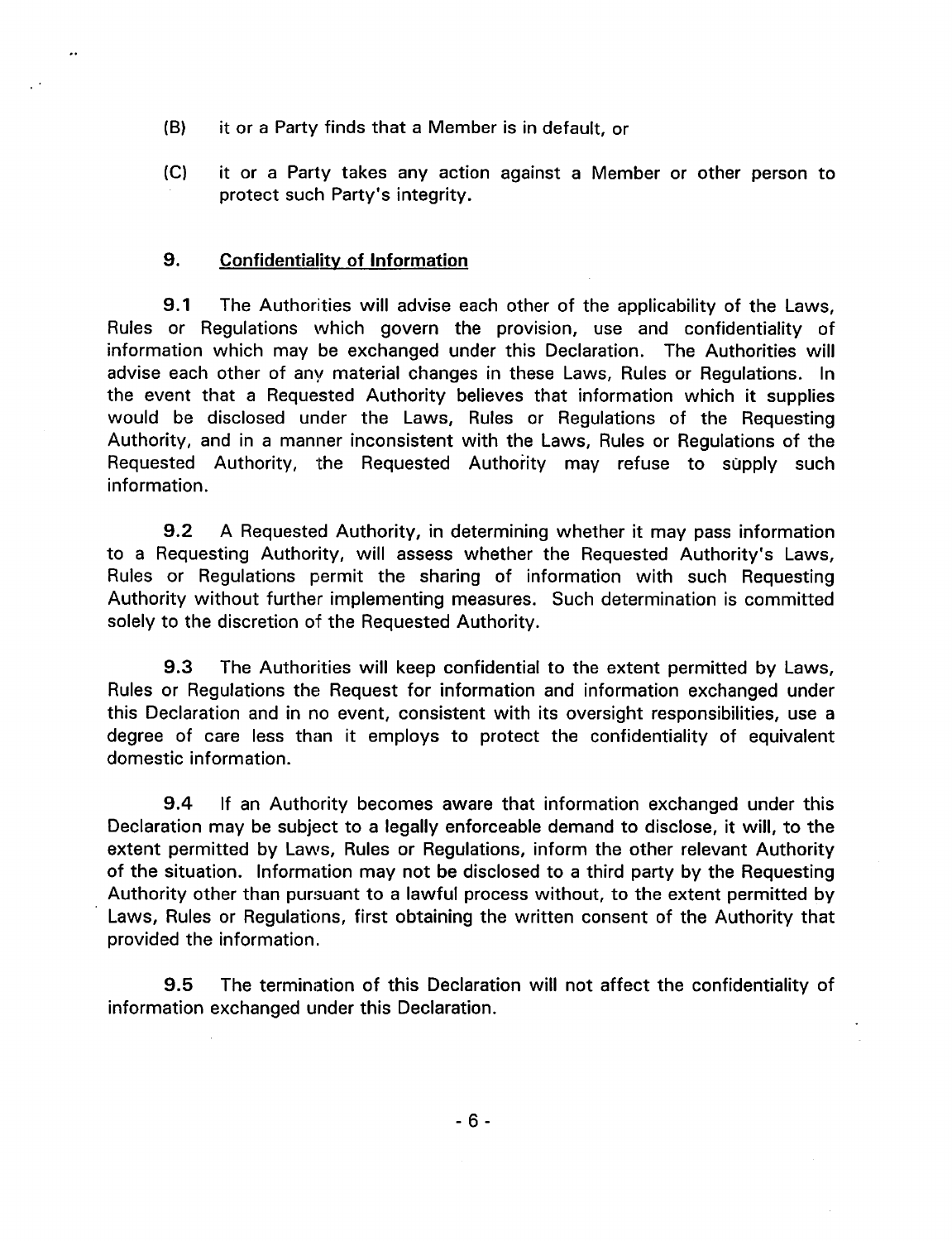### 10. No Intention to Enter Legal Relations

 $\sim$ 

10.1 This Declaration does not create any legal right or interest of any kind, whether between the signatories herein or in relation to any third party.

10.2 This Declaration is not intended to impose any legally binding obligations on the Authorities or supersede domestic law.

## 11. Disputes and Consultations

The Authorities will engage in consultations with respect to this Declaration with a view to improving its operation and resolving any issues that may arise.

## 12. Other Means of Obtaining Information

The Authorities have various powers to obtain information in the exercise of their regulatory functions other than pursuant to this Declaration. Nothing in this Declaration may affect the operation of any other agreement relevant to the sharing of information unless otherwise agreed by the relevant supervisory Authorities.

## 13. Amendments

This Declaration may be amended only with the written consent of all the Authorities. However, an Authority may amend its notification address by giving notice to all Authorities in the form of Appendix B.

## 14. Execution

14.1 Subject to Article 14.3, this Declaration is open to execution by any supervisory authority who meets the requirements of Article 1.2 and/or by any Ordinary Member of the International Organisation of Securities Commissions ("IOSCO").

14.2 This Declaration will be effective upon the initial execution of the Joinder Declaration by two or more supervisory authorities.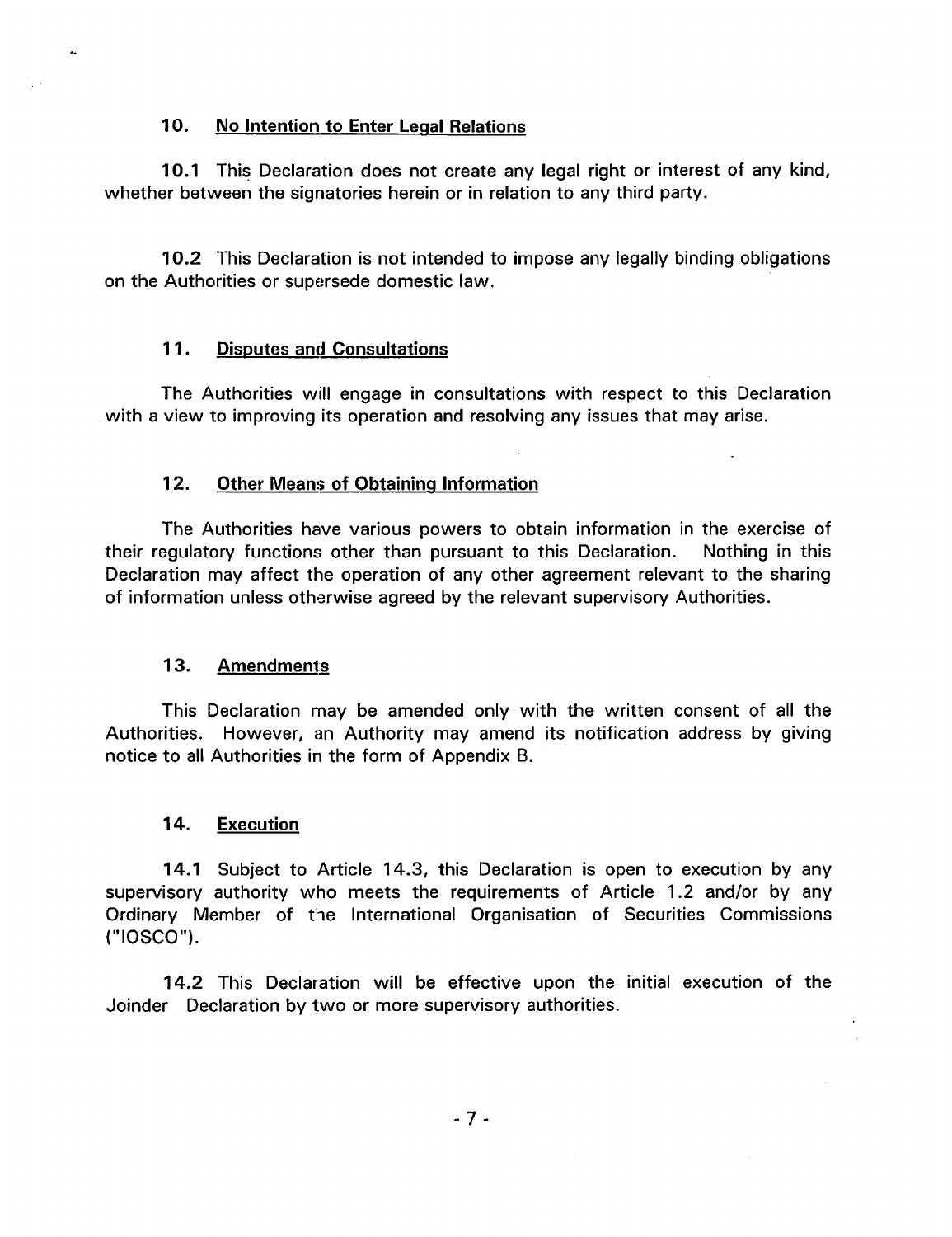14.3 Any supervisory authority or Ordinary Member referred to in Article 14. 1 may, upon the consent of all other signatories to the Declaration, become a signatory to this Declaration by executing a Joinder Declaration.

14.4 An Authority may terminate its participation in this Declaration by giving at least 30 days prior written notice to each Authority.

### 15. Counterparts

 $\ddot{\phantom{0}}$ 

This Declaration will be executed simultaneously in one or more counterparts, each of which will be deemed an original but all of which together will constitute one and the same instrument. Execution of the Joinder Declarations in the form of Appendix A and consistent with Article 14 will constitute execution of the Declaration. A copy of the Joinder Declaration will be provided to the Secretary General of IOSCO who will provide each Authority who is a signatory to this Declaration with a copy of such Joinder Declaration.

### 16. In this Declaration:

"Affiliate" means an individual or entity that owns or controls, is owned or controlled by or shares a common owner with a Member, as determined in the relevant jurisdiction. For the purposes of this definition a 20% control or ownership, whether direct or indirect, is sufficient.

"Authority" means any supervisory authority that meets the requirements of Article 1.2 and becomes a signatory to the Declaration as provided in Article 14.

"Contract" means a futures contract, including all its delivery months; and/or an option contract, including each delivery month, strike, put and call and any other similar instrument traded on or through or cleared by the facilities of an exchange, market authority or clearing organisation.

"Laws, Rules or Regulations" means provisions of the laws and decrees governing an Authority's jurisdiction, a rule or regulation adopted thereunder, or an order issued thereunder by an Authority or in consultation with an Authority.

"Member" means an individual or entity recognised under the rules of a Party or any other exchange, market authority or clearing organisation as subject to the rights and obligations of membership in that Party.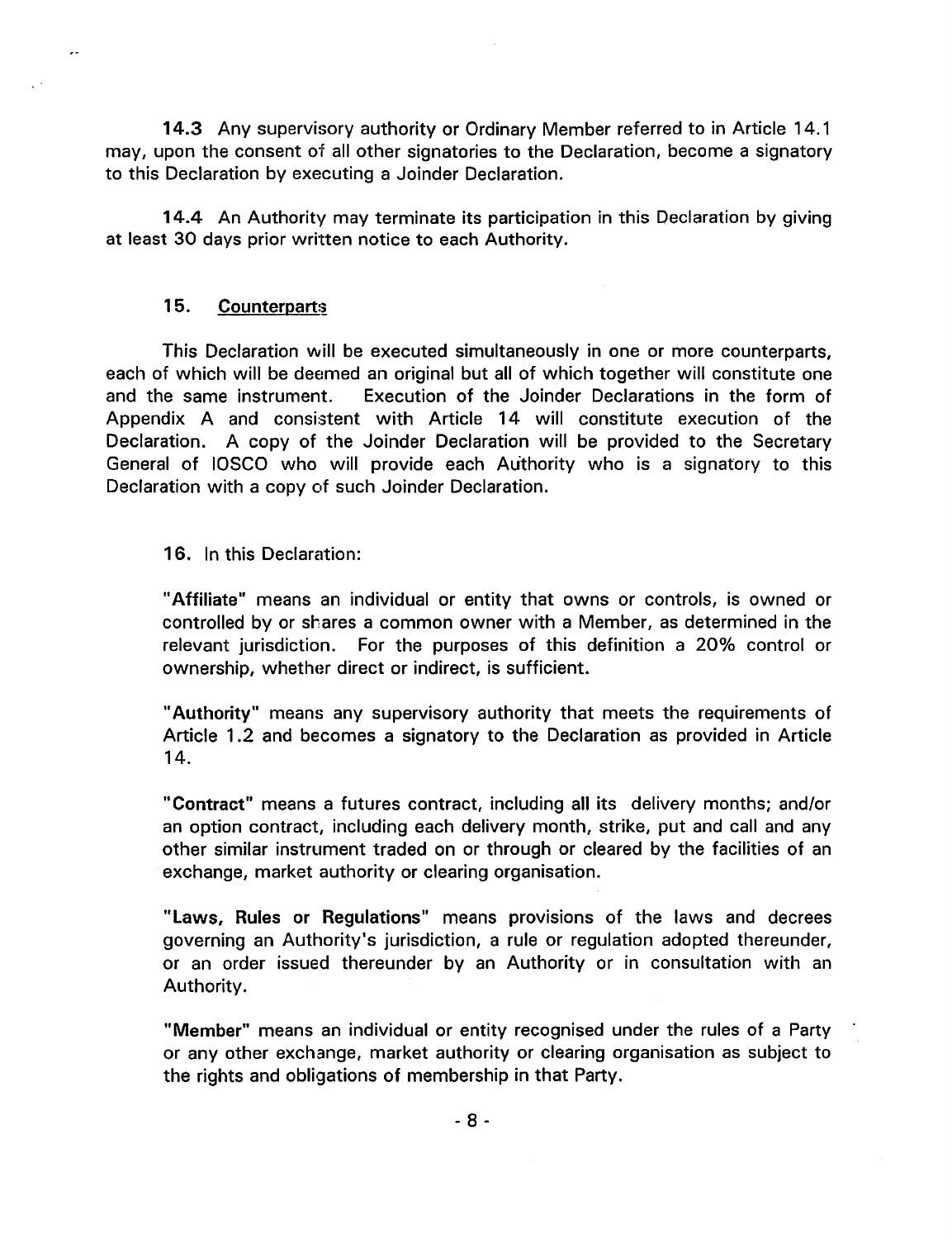"MOU" has the meaning in Article 1.1.

"Open Interest" means the open positions in the relevant Contract.

"Owners' Equity" means the residual interest in the assets of a Member after deducting liabilities, except those liabilities to an equity owner that are subordinated to the claims of general creditors, the remaining term of which is at least one year.

"Party" has the meaning in Article 1.1 and includes an exchange or clearing organisation that is mentioned in Article 1.2 as if it were a Party.

"Request" means a Request for information in accordance with Article 3 of this Declaration.

"Requested Authority" means an Authority to which a Request has been made.

"Requesting Authority" means an Authority that has made a Request.

"Variation Payment" means payment made to a clearing organisation on a periodic basis in respect of the revaluation of Contracts.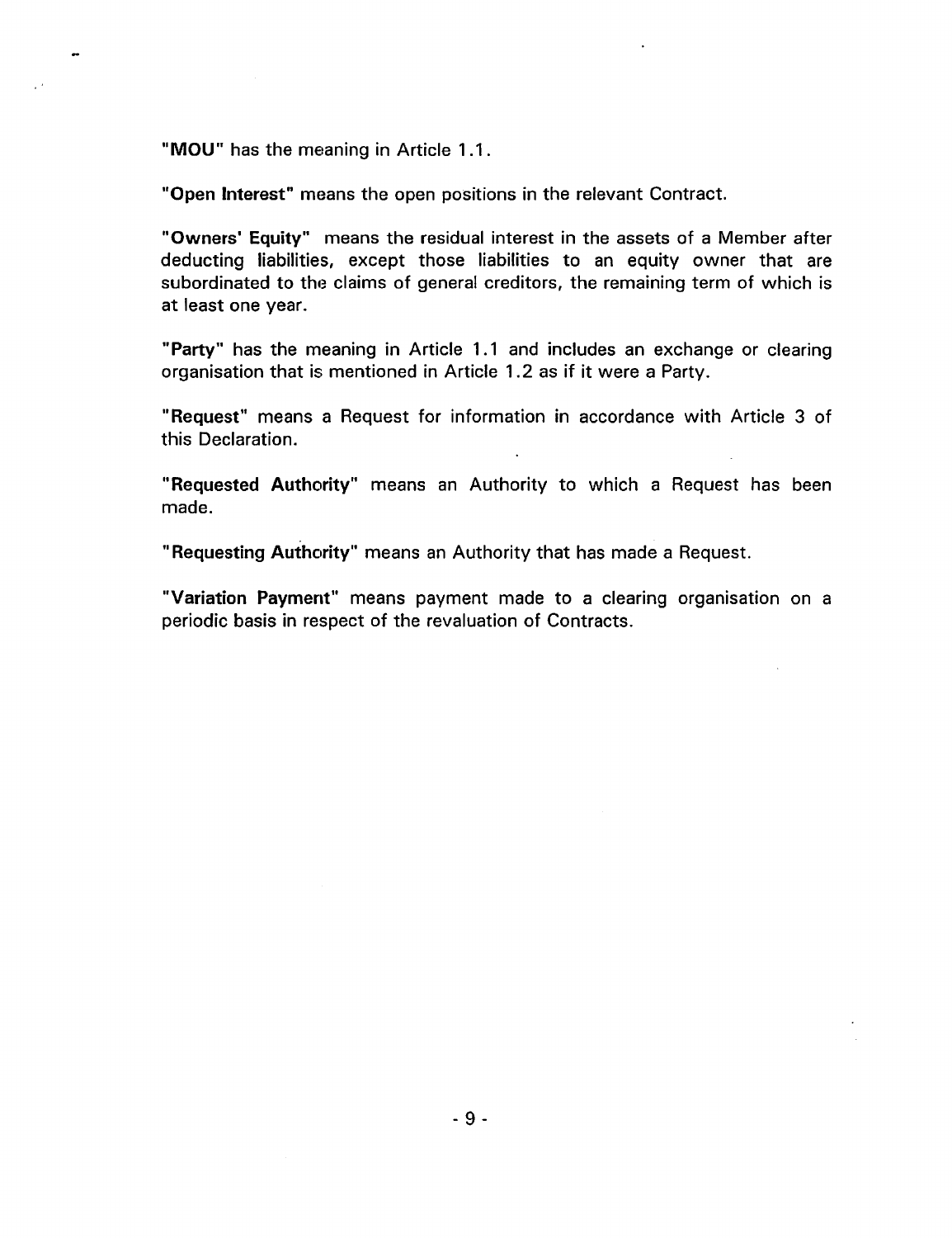### **APPENDIX A**

### **JOINDER DECLARATION**

The

..

confirms its assent to the mutual understanding expressed in the terms of the Declaration, as now in effect and as may be from time to time amended, to which this signature page is an Appendix. This Joinder will be effective as of the date first written below.

| By:    |                  |               |  |  |
|--------|------------------|---------------|--|--|
| Title: |                  | $\sim$ $\sim$ |  |  |
|        | Date: __________ |               |  |  |

 $\ddot{\phantom{a}}$